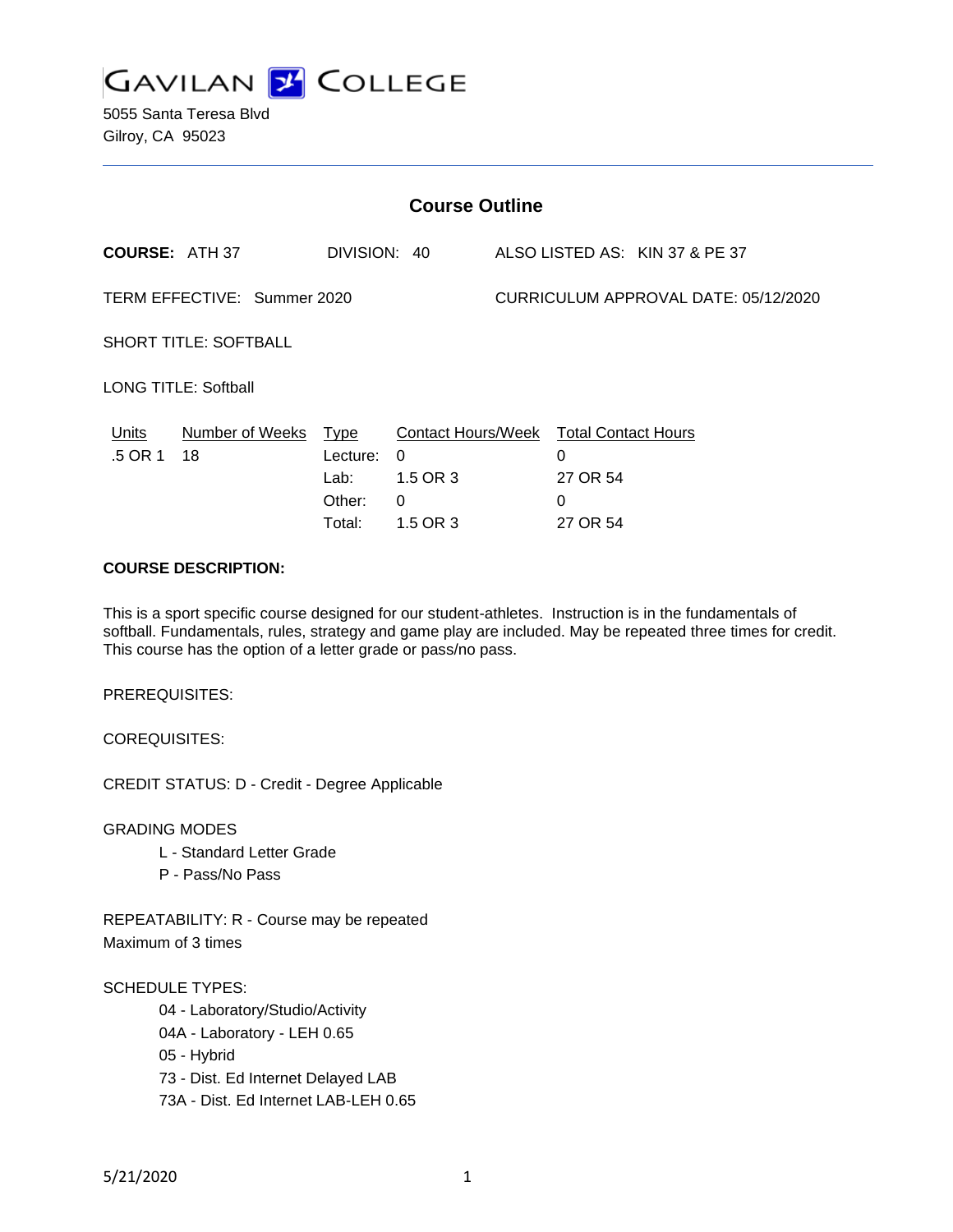## **STUDENT LEARNING OUTCOMES:**

1. Demonstrate the following skills: throwing, catching, pitching, hitting, bunting, fielding, base running, and sliding and execute them during specific situations, such as: slap, 1st & 3rd offensive and defensive situations and pick-offs.

Measure of assessment: demonstration

Year assessed, or planned year of assessment: 2017 Semester: Fall

2. Apply the rules of softball during game like situations.

Measure of assessment: written exam, role playing

Year assessed, or planned year of assessment: 2017

## **CONTENT, STUDENT PERFORMANCE OBJECTIVES, OUT-OF-CLASS ASSIGNMENTS**

Curriculum Approval Date: 05/12/2020

3 - 6 Hours: Discuss class procedures, course syllabus and grading. Introduce stretching and conditioning. Demonstrate throwing and catching fundamentals. Practice the mechanics of these skills in group and individual settings.

SPO: The students will demonstrate the correct mechanics for throwing and catching a softball. They will participate in warm up stretching and conditioning drills.

3 - 6 Hours: Demonstrate and practice the fundamentals of fielding for both infield and outfield play. Incorporate throwing and catching skills with infield and outfield play in game-like practice situations.

SPO: The students will demonstrate the correct footwork required for infielders and outfielders. They will demonstrate the

proper throwing and catching fundamentals while playing the infield and the outfield.

3 - 6 Hours: Introduction to the fundamentals of hitting. Specific drills that will lead to the correct mechanics of hitting will be practiced. The techniques of bunting will be included.

SPO: The students will discuss the importance of weight shift and generating bat speed.

They will demonstrate the proper technique for hitting.

4.5 - 9 Hours: The skills learned to date will be incorporated into modified game situations. Introduce pitching. The proper techniques of base running and sliding will be described and demonstrated.

SPO: The students will discuss the mechanics of pitching. They will explain and demonstrate the proper techniques of base running and sliding. The students will perform the skills learned to date in game-like situations.

6 - 12 Hours: Discuss the strategies involved in softball. Introduction to defensive strategies for fielding slaps, 1st and 3rd situations, and pick-offs. Explain how the various skills learned are applied to these strategies. The rules of softball will be explained. Practice will continue on the skills learned through modified games.

SPO: The students will incorporate various softball strategies into game play. They will demonstrate the proper

offensive and defensive strategies in 1st and 3rd situations. The skills learned will be applied during game play.

6 -12 Hours: Game play, including a variety of modified games. May include a class tournament. Review for final.

SPO: The students will demonstrate their skills during game play. They will execute the appropriate offensive and defensive strategies based on the situation.

#### **METHODS OF INSTRUCTION:**

demonstration, lecture, guided practice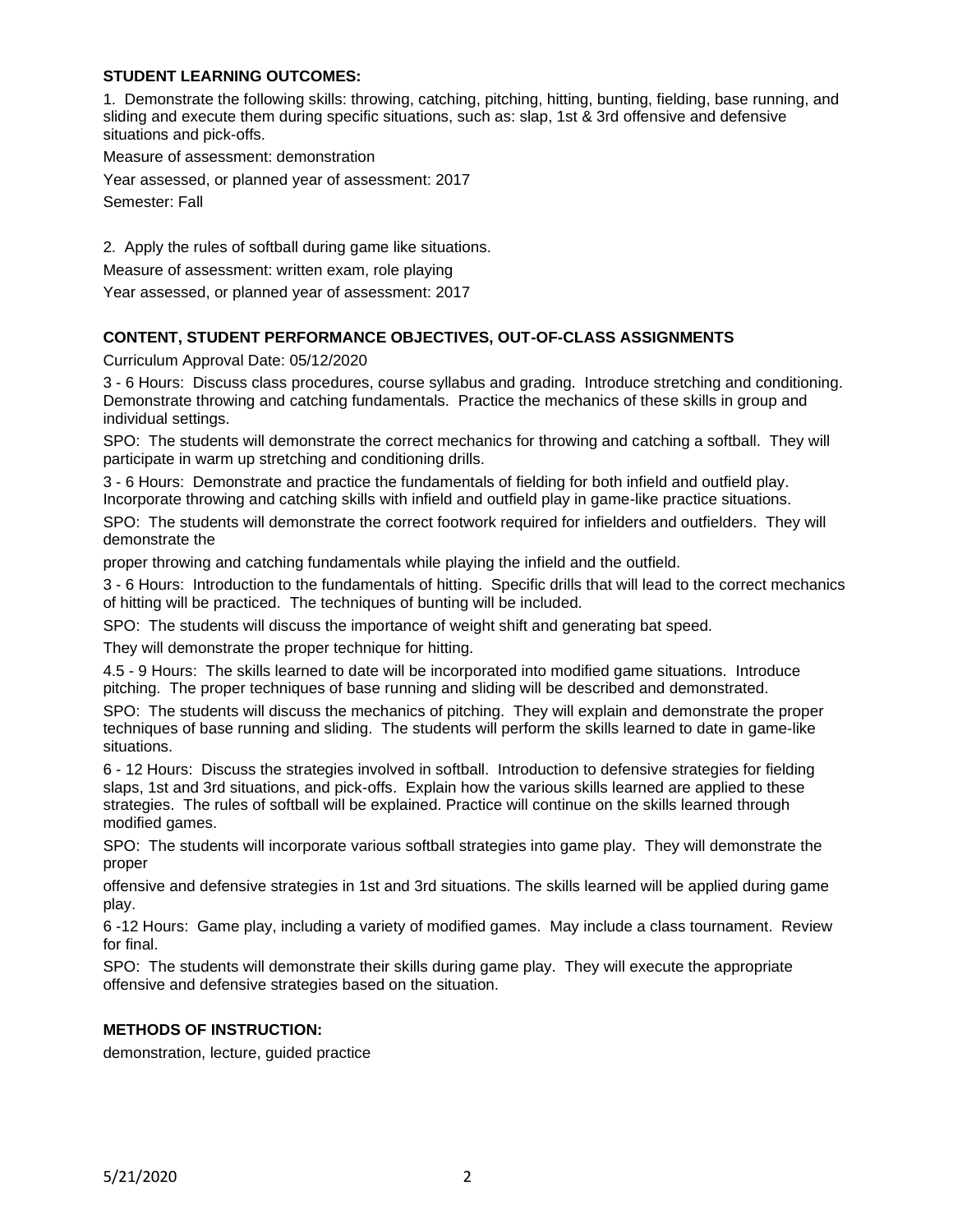## **METHODS OF EVALUATION:**

Skill demonstrations Percent of total grade: 50.00 % Demonstration Objective examinations Percent of total grade: 10.00 % Multiple choice True/false Matching items Completion Other methods of evaluation Percent of total grade: 30.00 % Requires student participation Writing assignments Percent of total grade: 10.00 % Notebook

## **REPRESENTATIVE TEXTBOOKS:**